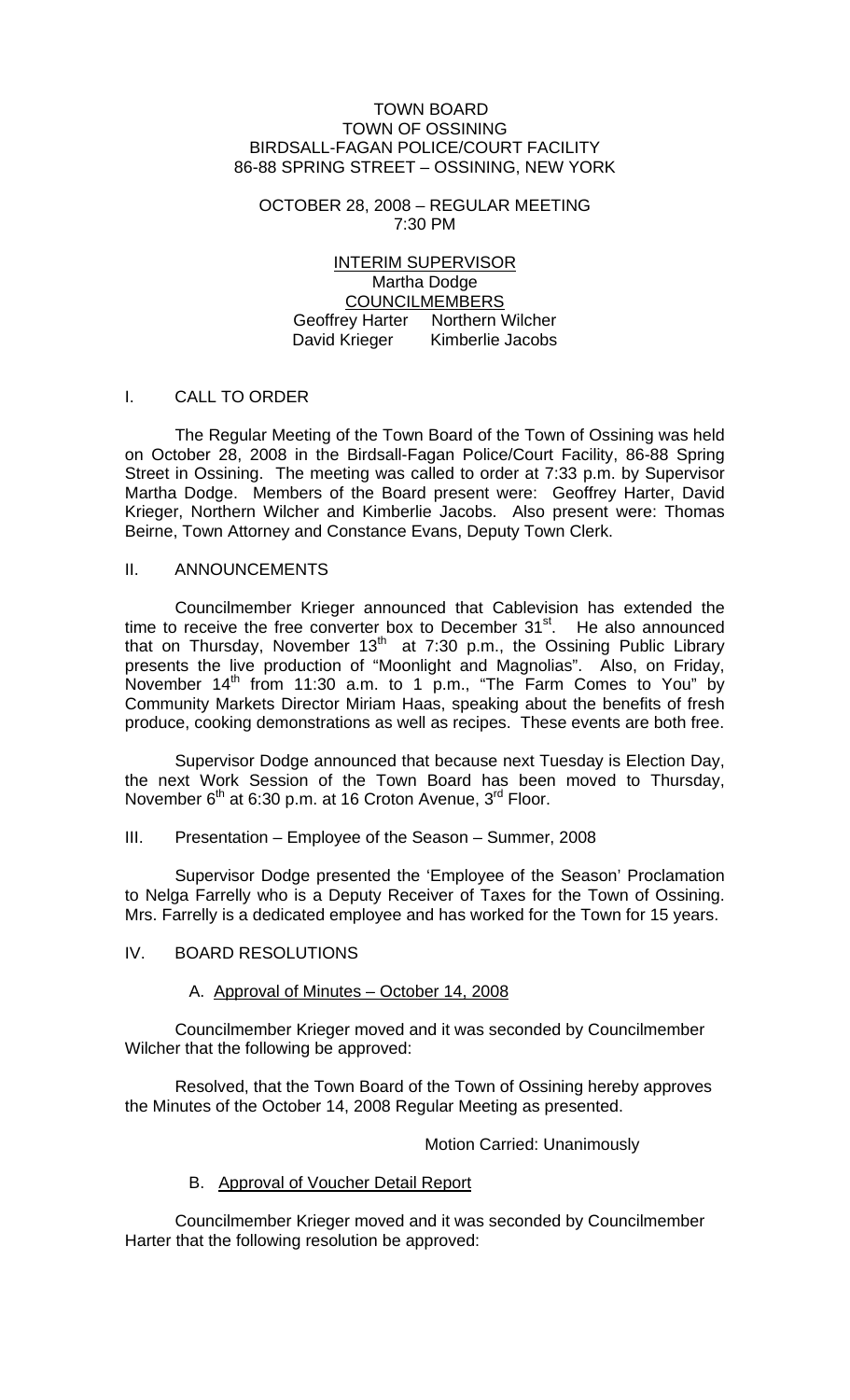Resolved, that the Town Board of the Town of Ossining hereby approves the Voucher Detail Report dated October 28, 2008 in the amount of \$193,969.35.

## Motion Carried: Unanimously

## C. Alarm Review Board

Councilmember Krieger moved and it was seconded by Councilmember Wilcher that the following resolution be approved:

Resolved, that the Town Board of the Town of Ossining hereby reduces the false alarm fine for permit number 877 to \$50.00 pursuant to Local Law 2 of 2002.

Motion Carried: Unanimously

### D. Alarm Review Board

Councilmember Krieger moved and it was seconded by Councilmember Harter that the following resolution be approved:

Resolved, that the Town Board of the Town of Ossining hereby denies the request to waive false alarm fines for permit number 2725 pursuant to Local Law 2 of 2002.

Motion Carried: Unanimously

## E. Finance - Capital Project # 2008-2154 - Justice Court Assistance Program (JCAP)

Councilmember Wilcher moved and it was seconded by Councilmember Jacobs that the following resolution be approved:

Whereas, the Town of Ossining established Capital Project # 2008 – 2154 entitled Justice Court Assistance Program (JCAP) in the amount of \$9,597.20 to be fully funded by a grant from the New York State Office of Court Administration, and

Whereas, the Town was awarded additional grant money in the amount of \$9,784.00 by the New York State Office of Court Administration, now therefore be it

Resolved, that the Town of Ossining hereby increases Capital Project # 2008- 2154 entitled Justice Court Assistance Program (JCAP) for a total amount of \$19,381.20 to be fully funded by a grant from the New York State Office of Court Administration.

### Motion Carried: Unanimously

### F. Finance-2008 Budget Adjustment

 Councilmember Krieger moved and it was seconded by Councilmember Jacobs that the following resolution be approved:

Whereas, The Town of Ossining received a check in the amount of \$1,000 from the Ossining Historical Society for Dale Cemetery's assistance in cleaning up Sparta Cemetery, now therefore be it

Resolved, that the Town Board of the Town of Ossining hereby authorizes the following adjustment be made to the 2008 budget:

| Increase: 010-0010-2193-Dale Cemetery Funds Recognized | \$1,000 |
|--------------------------------------------------------|---------|
| 010-9901-0907-Transfer to Dale Cemetery                | \$1,000 |

Motion Carried: Unanimously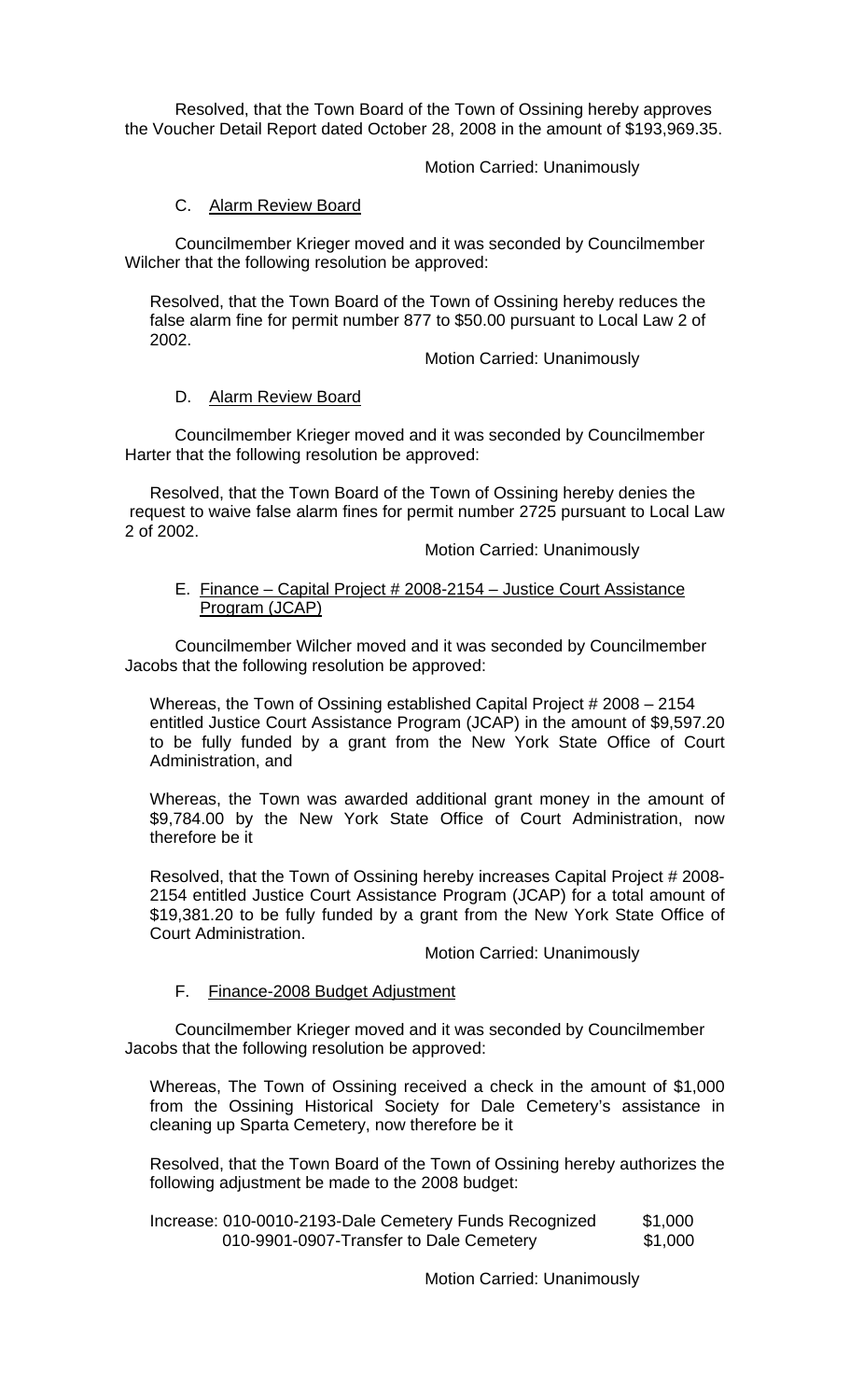# G. Deerfield Condominium Address Change

Councilmember Krieger moved and it was seconded by Councilmember Wilcher that the following resolution be approved:

Whereas, the Board of the Deerfield Homeowners Association has requested address changes to the homes in the condominium complex, which were incorrectly depicted as apartments, and

Whereas, after residents of Deerfield Condominiums were notified and after discussions with the Town Supervisor, Police Chief and the Postmaster, it was determined that the address change would be beneficial and that there would be no financial implications to the Town, now therefore be it

Resolved, that the Town Board of the Town of Ossining hereby authorizes the changes to the addresses within Deerfield Condominiums as attached.

### Motion Carried: Unanimously

## H. Agreement – NYS Municipal Workers' Compensation Alliance

Councilmember Jacobs moved and it was seconded by Councilmember Krieger that the following resolution be approved:

Whereas, there has been proposed a "New York State Municipal Workers' Compensation Alliance Plan Document" pursuant to Section 50 3-a of the Workers' Compensation Law (hereinafter "the Plan"); and Whereas, the Town of Ossining is eligible for membership in the Plan; and

Whereas, the Town of Ossining has made an independent investigation of the Plan and reviewed the Plan document, and has concluded that it would be in the interests of the Town of Ossining to participate therein; now therefore, be it

Resolved, that the Town of Ossining enter into membership in the Plan pursuant to section 50 Subdivision 3-a of the Workers' Compensation Law; and be it further

Resolved, that the Town Supervisor be and hereby is authorized and instructed to execute the Plan's charter document on behalf of the Town of Ossining; and be it further

Resolved, that the custody of all joint Plan moneys by the Plan Administrator under the Plan be and the same hereby is approved.

### Motion Carried: Unanimously

### I. "Workers' Compensation – Self Insurance"

Councilmember Krieger moved and it was seconded by Councilmember Wilcher that the following resolution be approved:

Resolved, that the Town of Ossining hereby elects, pursuant to Subdivision 3 a of Section 50 of the Workers' Compensation Law, to become a self-insurer as to Workers' Compensation claims against this Municipality; and be it further

Resolved, that pursuant to Section 50 Subdivision 3-a of said Workers' Compensation Law, notice of such election shall be filed forthwith with the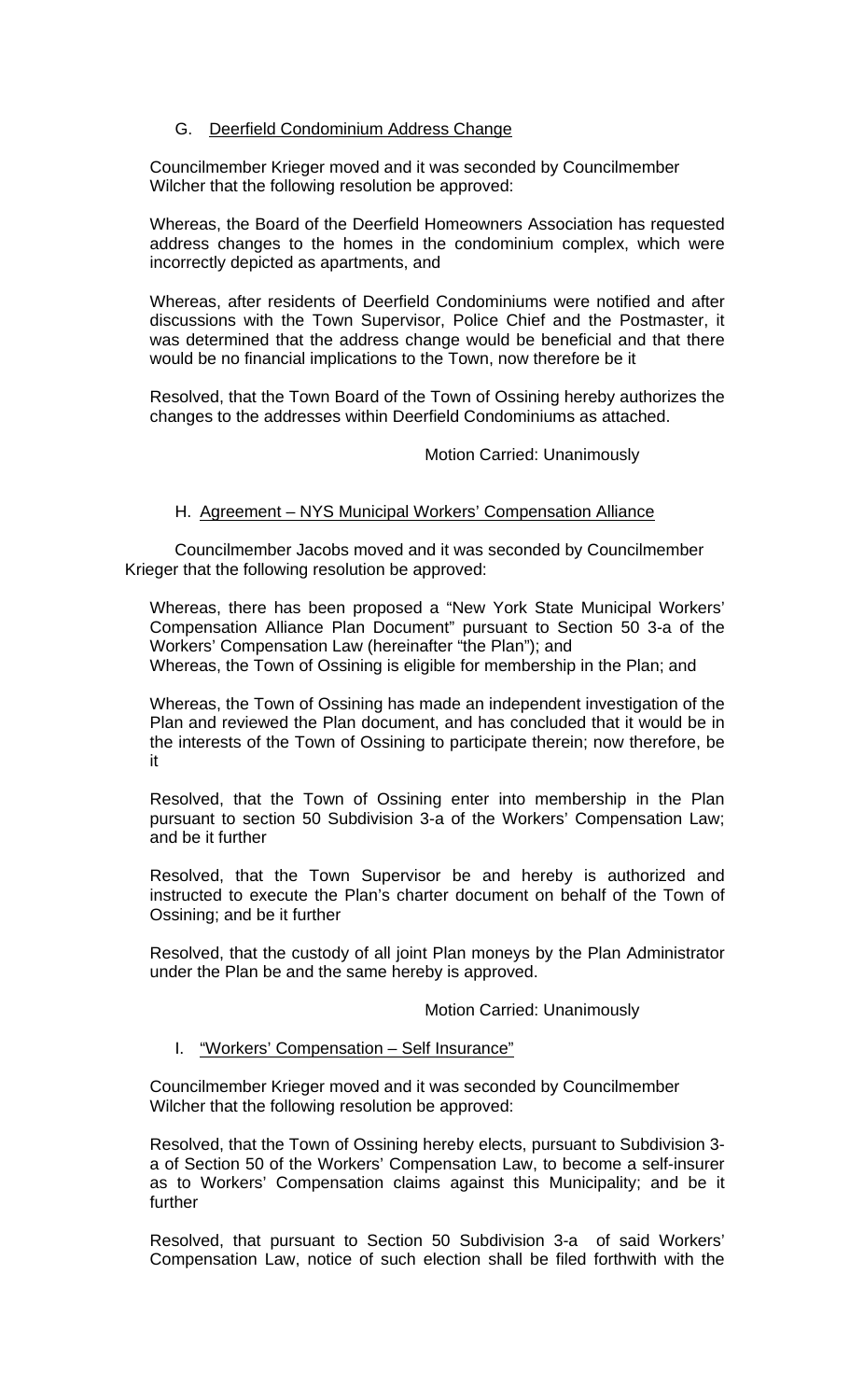Chairman of the Workers' Compensation Board, Self-Insurance Section; and be it further

Resolved, that this election shall become effective on January 1, 2009.

Motion Carried: Unanimously

### J. Highway Department – Termination of Seasonal Employee

Councilmember Harter moved and it was seconded by Councilmember Krieger that the following resolution be approved:

Resolved, that the Town of Ossining hereby terminates the following seasonal employee in the Highway Department effective September 3, 2008:

John Codman IV, Ferris Place, Ossining

Motion Carried: Unanimously

## K. Justice Court – Termination of Employee

Councilmember Jacobs moved and it was seconded by Councilmember Wilcher that the following resolution be approved:

Resolved, that the Town of Ossining hereby terminates the following employee in the Justice Court effective October 30, 2008:

Maria Gorordo-Daly, Spring Pond Drive, Ossining

Motion Carried: Unanimously

# L. CERTIORARI SETTLEMENT SLEEPY HOLLOW COUNTRY CLUB vs. TOWN OF OSSINING

 Councilmember Krieger moved and it was seconded by Councilmember Wilcher that the following resolution be approved:

 WHEREAS, proceedings pursuant to Article 7 of the Real Property Tax Law of the State of New York were instituted by SLEEPY HOLLOW COUNTRY CLUB (the "CLUB"), Petitioner, against the Town of Ossining to review the tax assessments made on Petitioner's property located at Albany Post Road, Tower Hill Road, Long Hill Road, Andre Road and Sleepy Hollow Road in the Town of Ossining, and designated on the tax assessment map of the Town of Ossining as Parcels 4.31C-027-4, a/k/a 104.11-1-41; 4.31C-027-3, a/k/a 104.12-1-1; 4.31C-027-6, a/k/a 104.16-1-10; 4.32-027-6.G, a/k/a 104.16-1-7; 4.32B-027-7, a/k/a 104.08-1-51; and 4.33-028-28, a/k/a 105.09-1-1 ("the CLUB property"), for assessment years 2006 and 2007, which proceedings are now pending in the Supreme Court of the State of New York, County of Westchester, under Index Nos. 20315/06 and 19614/07; and

WHEREAS, the Town Attorney and the Town Assessor, believing that the CLUB property was not over-assessed, recommended that a real estate appraiser with particular expertise in the area of golf course valuation be retained in order to prepare for possible trial of the matter; and

WHEREAS, the Town thereafter retained Laurence A. Hirsch, CRE, MAI, SGA, a highly-regarded expert in the said area of golf course valuation, for the purpose of preparing an appraisal report concerning the CLUB property and otherwise preparing for trial; and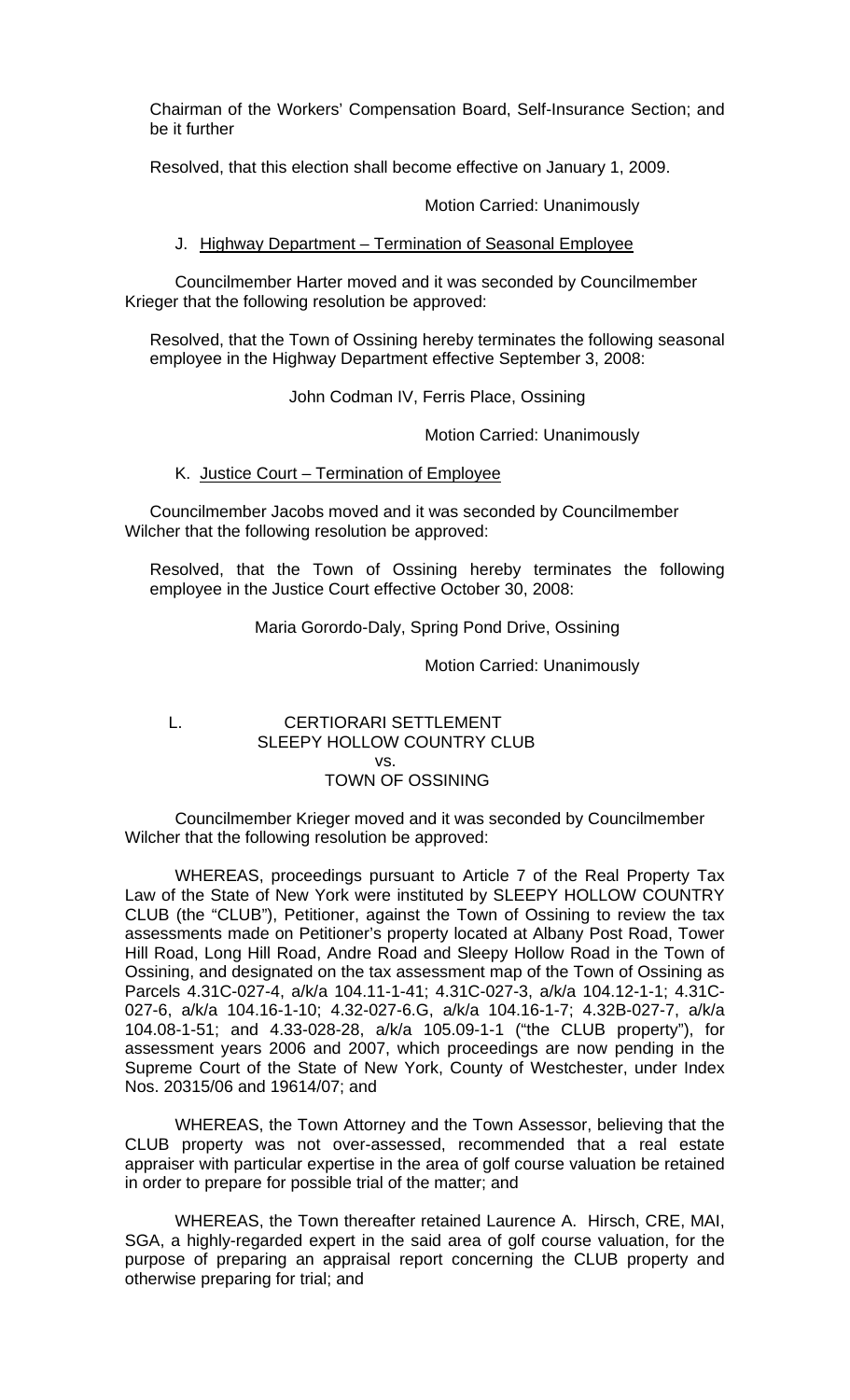WHEREAS, Mr. Hirsch did thereafter prepare an appraisal report which was filed with the Court and exchanged with Petitioner pursuant to the applicable rules; and

 WHEREAS, the parties, including the Briarcliff School District, appeared, by their attorneys, for pre-trial conferences on January 24, 2008 and February 4, 2008, at which time settlement of the proceedings was discussed among the said attorneys and with participation by the Court's representative; and

 WHEREAS, it became apparent during those discussions that because of the possible application by the Court of a valuation technique which had been approved in recent decisions by the New York Supreme Court, Nassau County, and the Appellate Division, Second Department, the Town would not be able to defend and sustain the value which it believed was appropriate and fair for the CLUB property and, in fact, faced the risk of a reduction of the CLUB's tax assessment by the Court of as much as 70%; and

 WHEREAS, the Town's own appraisal report, again because of the income capitalization methodology used in these proceedings, indicated an assessment reduction of more than 40%; and

 WHEREAS, the Town was able to negotiate the reductions below in settlement of the proceedings representing reductions in the original assessment of between 53% and 56%; and

 WHEREAS, in the opinion of the Town Attorney and the Attorney for the Briarcliff School District, the result available by settlement approximates the likely outcome of a trial, given the appraisal reports and the currently applicable law, and avoids the risk of a considerably more unfavorable result and, in light of the expenses of trial, the obligation to pay interest on a judgment after trial and the risk that the Court might reach a lower value conclusion based upon use of the punitive, for tax districts, income approach mentioned above; now therefore be it

 RESOLVED that settlement of the proceedings, on the terms set forth below, is hereby accepted and approved, subject to the approval of the Supreme Court, Westchester County, wherein such proceedings are pending:

| Assessment<br>Year | Original<br>Assessment | Corrected<br>Assessment | Reduction |
|--------------------|------------------------|-------------------------|-----------|
|                    |                        |                         |           |
| 2006               | 400,000                | 188,600                 | 211,400   |
| 2007               | 400,000                | 176,960                 | 223,040   |

### Tax Map. 4.31C-027-3 a/k/a 104.12-1-1

#### Tax Map. 4.31C-027-6 a/k/a 104.16-1-10

| Assessment | Original   | Corrected  |           |
|------------|------------|------------|-----------|
| Year       | Assessment | Assessment | Reduction |
| 2006       | 50,325     | 23,728     | 26,597    |
| 2007       | 50.325     | 22.264     | 28,061    |

### Tax Map. 4.32B-027-7 a/k/a 104.08-1-51

| Assessment | Original   | Corrected  |           |
|------------|------------|------------|-----------|
| Year       | Assessment | Assessment | Reduction |
| 2006       | 15,810     | 7.454      | 8,356     |
| 2007       | 15,810     | 6.994      | 8.816     |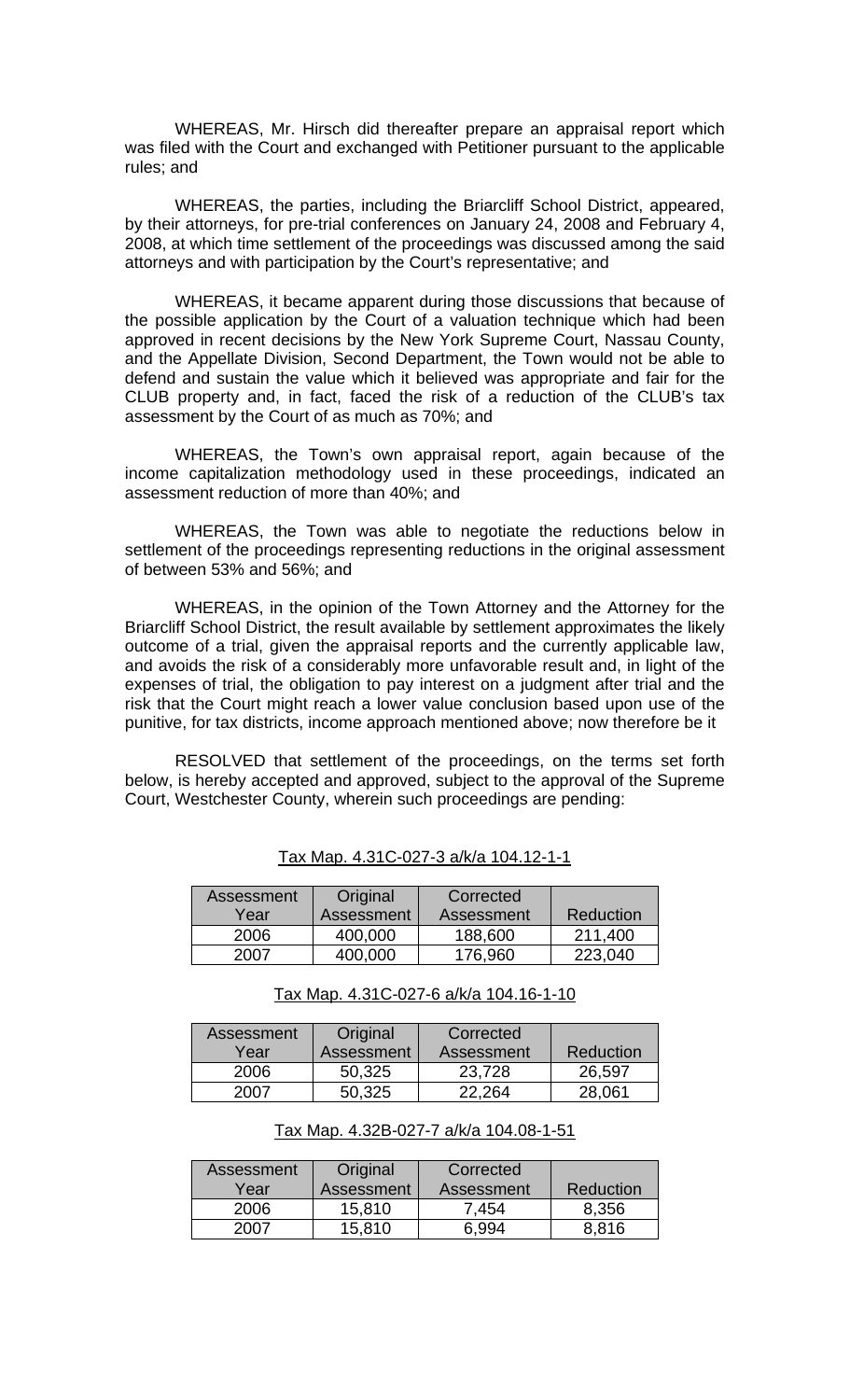#### Tax Map. 4.32-027-6G a/k/a 104.16-1-7

| Assessment | Original   | Corrected  |           |
|------------|------------|------------|-----------|
| Year       | Assessment | Assessment | Reduction |
| 2006       | 17.700     | 8.346      | 9.354     |
| 2007       | 17 700     | 7,830      | 9.870     |

| Assessment | Original   | Corrected  |           |
|------------|------------|------------|-----------|
| Year       | Assessment | Assessment | Reduction |
| 2006       | 4,685      | 2,209      | 2.476     |
| 2007       | 4,685      | 2.073      | 2.612     |

#### Tax Map. 4.31C-027-4 a/k/a 104.11-1-41

| Assessment | Original   | Corrected  |           |
|------------|------------|------------|-----------|
| Year       | Assessment | Assessment | Reduction |
| 2006       | 1,036,780  | 488,842    | 547,938   |
| 2007       | 1,086,100  | 480.491    | 605,609   |

and it is further

 RESOLVED, that the Town Attorney is hereby authorized and directed to procure and execute any documents necessary to effectuate such settlement; and it is further

 RESOLVED, that the Assessor is authorized and directed to make the changes and corrections to the tax assessment rolls of the Town of Ossining, which will be ordered pursuant to the Consent Judgment to be entered in accordance with the terms of this settlement, and the Receiver of Taxes is authorized and directed to process and pay the refund of Town of Ossining taxes, estimated to be \$12,353.15, which will be ordered pursuant to said Consent Judgment; and it is further

 RESOLVED, that the Supervisor be, and she is hereby, authorized and directed to forward a copy of this resolution to all appropriate New York State representatives and officials with a request for review and remediation with appropriate legislation of this damaging and unfair valuation methodology which has and will cost tax districts in Westchester County, where so many private country clubs and golf courses are located, millions of dollars of tax revenue because of the undervaluation of private golf course property.

#### Motion Carried: Unanimously

## M. Change Order Authorization – Engel Park Planting & Overlook Phase III Project

 Councilmember Krieger moved and it was seconded by Councilmember Harter that the following resolution be approved:

Resolved, that the Town Board of the Town of Ossining hereby authorizes the Supervisor to sign the following Change Order with Vernon Hills Contracting Corp. for the Engel Park Planting & Overlook Phase III project:

| <b>Automatic Irrigation System</b> | \$5,000.00  |
|------------------------------------|-------------|
| $T$ opsoil > 185 $CY$              | \$5,550.00  |
| Grass Seed > 1700 SY               | \$5,100.00  |
|                                    | \$15,650.00 |

Motion Carried: Unanimously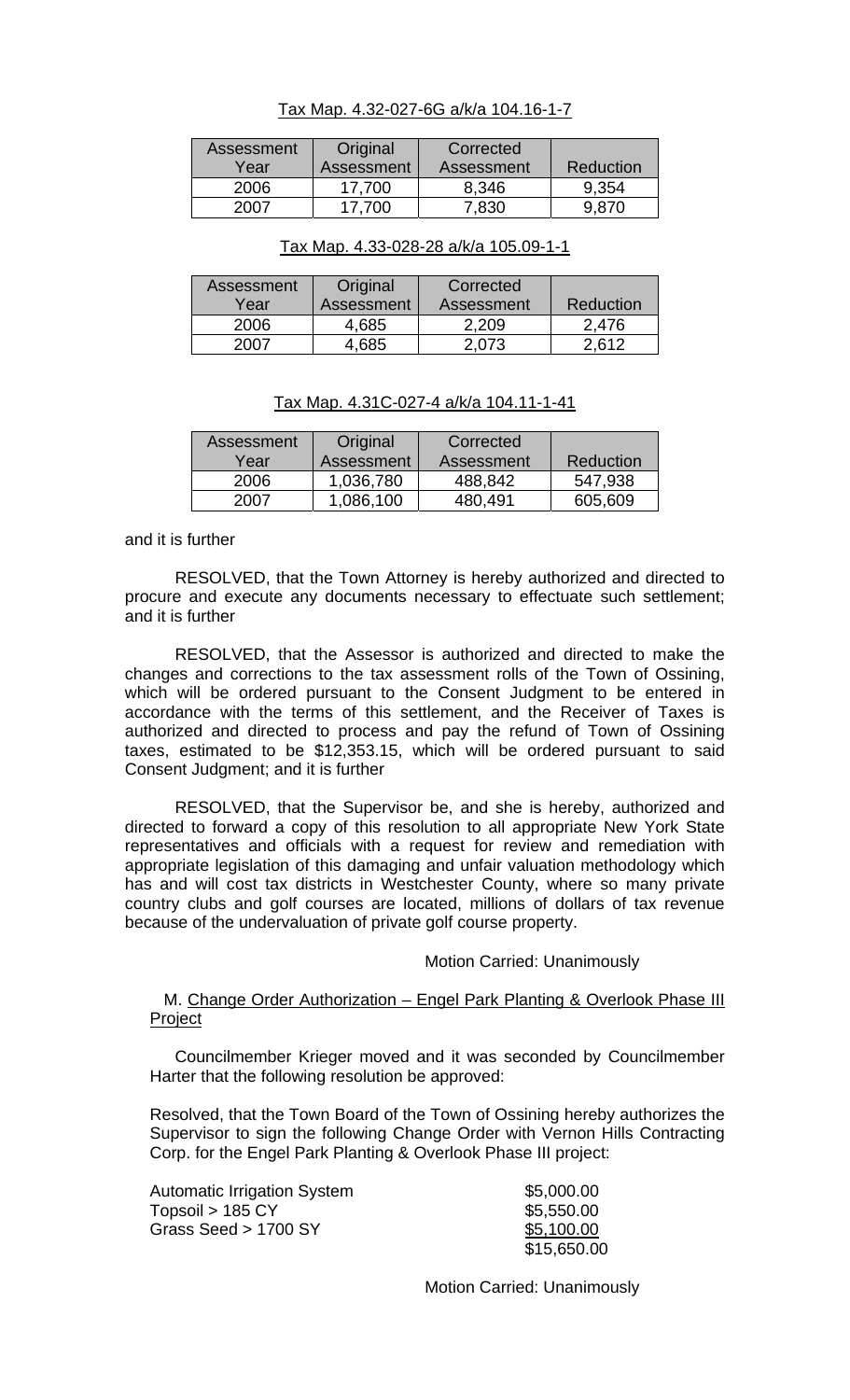## N. Memorandum of Agreement – Indian Brook – Croton Gorge Watershed **Committee**

 Councilmember Jacobs moved and it was seconded by Councilmember Wilcher that the following resolution be approved:

Resolved, that the Town Board of the Town of Ossining hereby authorizes the Town Supervisor to enter into a Memorandum of Agreement establishing the Indian Brook-Croton Gorge Watershed Committee.

#### Motion Carried: Unanimously

#### O. Finance-2008 Budget Adjustment-Stormytown Sewer District

 Councilmember Harter moved and it was seconded by Councilmember Krieger that the following resolution be approved:

Resolved, that the Town Board of the Town of Ossining hereby authorizes the following budget adjustment be made to the Stormytown Sewer District budget:

| Increase: 058-8120-0201-Equipment | \$5,804.00 |
|-----------------------------------|------------|
| 058-0058-4795-Fund Balance        | \$5,804.00 |

Motion Carried: Unanimously

## P. Finance – 2008 Budget Adjustments

 Councilmember Krieger moved and it was seconded by Councilmember Wilcher that the following resolution be approved:

Resolved, that the Town Board of the Town of Ossining hereby approves the following budget adjustments to be made to the 2008 budget: TRANSFER FROM G/L

| TRANSFER TO G/L ACCOUNT            | <b>AMOUNT</b> | <b>AMOUNT</b> | <b>ACCOUNT</b>              |
|------------------------------------|---------------|---------------|-----------------------------|
| <b>Town Justice</b>                |               |               |                             |
| 010-1110-0436-Postage              | 300.00        | 300.00        | 010-1110-0438-Miscellaneous |
| 010-1110-0401-Supplies             | 213.44        | 513.69        | 010-1355-0201-Equipment     |
| 010-1110-0408-Books                | 255.25        |               |                             |
| 010-1110-0428-Dues                 | 45.00         |               |                             |
| <b>Tax Collection</b>              |               |               |                             |
| 010-1330-0105-Overtime             | 267.81        | 489.81        | 010-1330-0402-Printing      |
| 010-1330-0417-Education            | 177.00        | 500.00        | 010-1010-0101-Personnel     |
| 010-1330-0424-Consult/Comp         | 1253.34       | 708.34        | 010-1110-0201-Eqipment      |
| <b>Assessment</b>                  |               |               |                             |
| 010-1355-0424-Consult/Comp         | 301.10        | 301.10        | 010-1355-0105-Overtime      |
| <b>Town Clerk</b>                  |               |               |                             |
|                                    |               |               | 010-1410-0424-              |
| 010-1410-0402-Printing             | 3000.00       | 500.00        | Consult/Computer            |
| 010-1410-0419-Maint/Repair         | 1150.00       | 250.00        | 010-1410-0417-Education     |
|                                    |               | 533.00        | 010-1410-0201-Equipment     |
|                                    |               | 2867.00       | 010-1910-0413-Consultant    |
| <b>Elections</b>                   |               |               |                             |
| 010-1450-0437-West Cty. Reimburse. | 11492.32      | 2000.00       | 010-1450-0419-Maint/Repair  |
|                                    |               | 1200.00       | 010-1450-0401-Supplies      |
|                                    |               | 1000.00       | 010-1620-0436-Postage       |
|                                    |               | 1845.15       | 010-1950-0438-Miscell       |
|                                    |               | 3250.00       | 010-1989-0487-Pace Study    |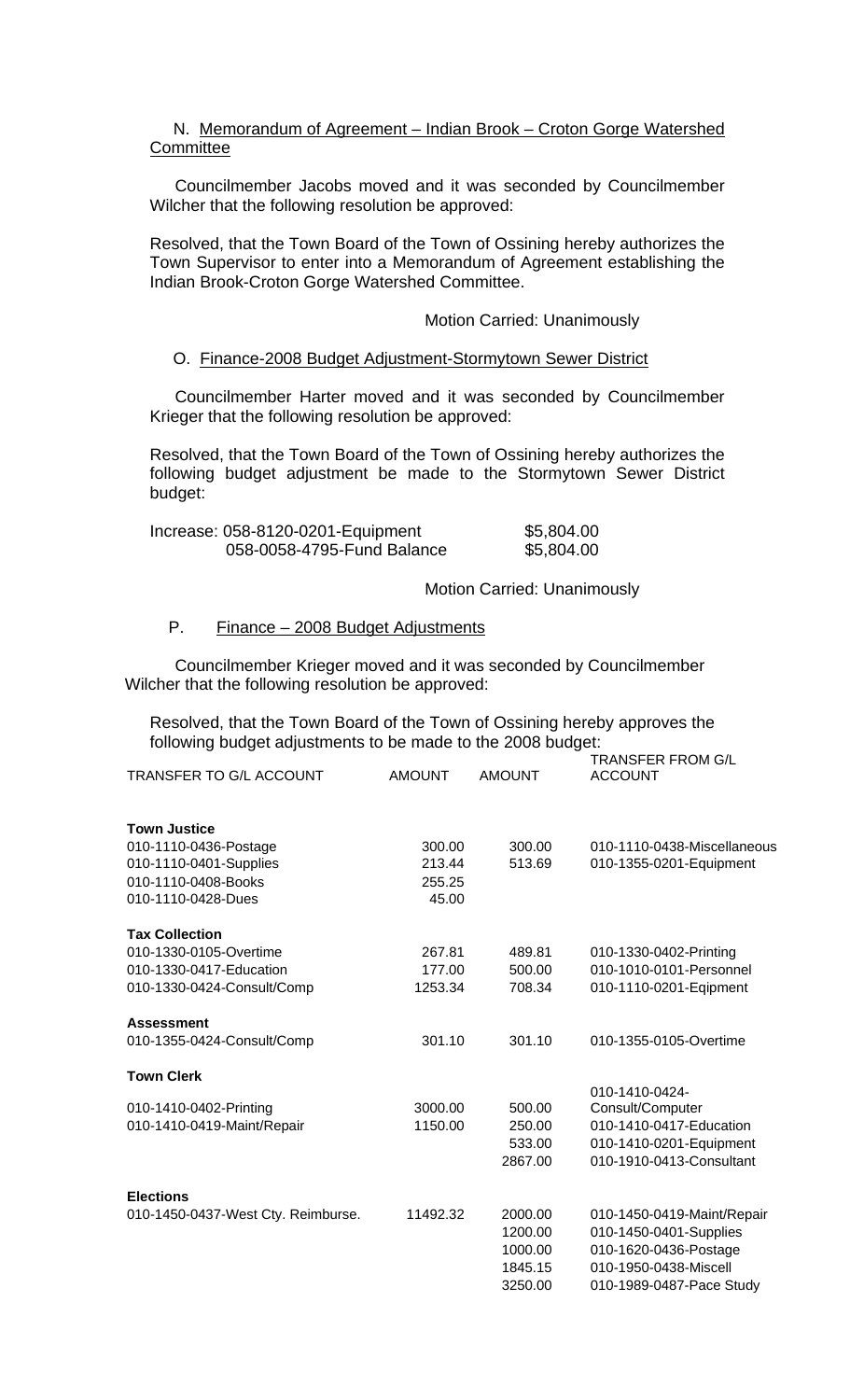|                                                                              |                     | 2197.17          | 010-1110-0414-Contr. Steno                               |
|------------------------------------------------------------------------------|---------------------|------------------|----------------------------------------------------------|
| <b>Town Attorney</b><br>010-1420-0420-Litigation<br>010-1420-0422-Certiorari | 6605.5<br>42,131.26 | 48736.76         | 010-9010-0817-Hospital/Med                               |
|                                                                              |                     |                  |                                                          |
| <b>Buildings</b><br>010-1620-0419-Maint/Repair                               | 2060.92             | 2000             | 010-1320-0438-Indep. Audit                               |
| 010-1620-0438-Miscellaneous                                                  | 546.36              | 300              | 010-1356-0437-Profess. Fees                              |
|                                                                              |                     | 188.28           | 010-1420-0405-Conference                                 |
| <b>Veterans</b>                                                              |                     | 119.00           | 010-1620-0201-Equipment                                  |
| 010-6510-0438-Miscellaneous                                                  | 1765.61             | 725.00           | 010-7550-0438-Celebrations                               |
|                                                                              |                     | 1040.61          | 010-9730-0403-Filing Fees                                |
| <b>Nutrition</b>                                                             |                     |                  |                                                          |
| 010-6772-0429-Call a Cab                                                     | 8307.20             | 6000.00          | 010-9010-0814-Life/Dental                                |
|                                                                              |                     | 2307.20          | 010-1355-0105-Overtime                                   |
| Parks Dept.                                                                  |                     |                  |                                                          |
| 010-7110-0103-Out of Title Pay                                               | 576.12              | 12323.36         | 010-9010-0813-Workers Comp                               |
| 010-7110-0105-Overtime<br>010-7110-0410-Water                                | 425.75<br>11,442.05 | 931.51           | 010-7110-0442-Capital Improv                             |
| 010-7110-0441-Paper Cleaning                                                 |                     |                  |                                                          |
| <b>Supplies</b>                                                              | 114.00              |                  |                                                          |
| 010-7110-0449-Parts/Labor                                                    | 696.95              |                  |                                                          |
| <b>Parks Sewer Lift Stations</b>                                             |                     |                  |                                                          |
| 010-7112-0419-Maint/Repair                                                   | 1535.77             | 1535.77          | 010-7110-0442-Capital Improv.                            |
| <b>Bond Anticipation Notes</b>                                               |                     |                  |                                                          |
| 010-9730-0710-Interest                                                       | 6.34                | 6.34             | 010-1010-0405-Conference                                 |
|                                                                              |                     |                  |                                                          |
| <b>Engineer</b><br>020-1440-0413-Consultant                                  | 7,675.00            | 1,700.00         | 020-1910-0468-Auto Insurance                             |
|                                                                              |                     | 5,975.00         | 020-9010-0817-Hospt/med                                  |
| <b>Police</b>                                                                |                     |                  |                                                          |
| 020-3120-0402-Printing                                                       | 129.12              | 129.12           | 020-3120-0405-Conference                                 |
| 020-3120-0419-Maint/Repair                                                   | 1000.00             | 4553.00          | 020-3120-0201-Equipment                                  |
| 020-3120-0428-Dues<br>020-3120-0411-Gasoline                                 | 53.00<br>3500.00    |                  |                                                          |
|                                                                              |                     |                  |                                                          |
| <b>Building Dept.</b>                                                        |                     |                  |                                                          |
| 020-3620-0438-Miscellaneous-Rent                                             | 2576.58             | 2576.58          | 020-9010-0817-Hospt/Med                                  |
|                                                                              |                     |                  | 020-8020-0423-Affordable                                 |
| 020-8010-0436-Postage                                                        | 202.07              | 202.07           | Housing                                                  |
| 020-8740-0413-Stormwater                                                     | 1239.44             | 500              | 020-8020-0201-Equipment                                  |
|                                                                              |                     | 739.44           | 020-8020-0414-Contr. Steno                               |
| <b>Highway Dept.</b>                                                         |                     |                  |                                                          |
| 031-5010-0110-Part-time                                                      | 310.00              | 310.00           | 031-5010-0417-Education                                  |
|                                                                              |                     |                  | 031-5142-0451-                                           |
| 031-5010-0401-Supplies<br>031-5010-0410-Water                                | 500<br>700          | 500<br>700       | Sand<br>031-5132-0410-Water                              |
| 031-5010-0425-Labor Counsel                                                  | 9642.01             | 2886.37          | 031-1910-0467-Liability                                  |
|                                                                              |                     | 1000             | 031-1910-0468-Auto Insurance                             |
|                                                                              |                     | 5755.64          | 031-9010-0817-Hosp/Med                                   |
| 031-5110-0412-Diesel Fuel                                                    | 3,000.00            | 3000.00          | 031-5140-0438-Maint. Of Trees                            |
|                                                                              |                     |                  |                                                          |
| 031-5130-0105-Overtime<br>031-5130-0449-Parts/Labor                          | 2500.00<br>25000    | 2500.00<br>15000 | 031-5142-0414-Contr. Snow<br>031-5110-0447-Road Drainage |
|                                                                              |                     | 10000            | 031-5110-0448-Road Paving                                |
|                                                                              |                     |                  |                                                          |
| 031-5140-0201-Equipment                                                      | 439.85              | 439.85           | 031-5140-0438-Maint of Trees                             |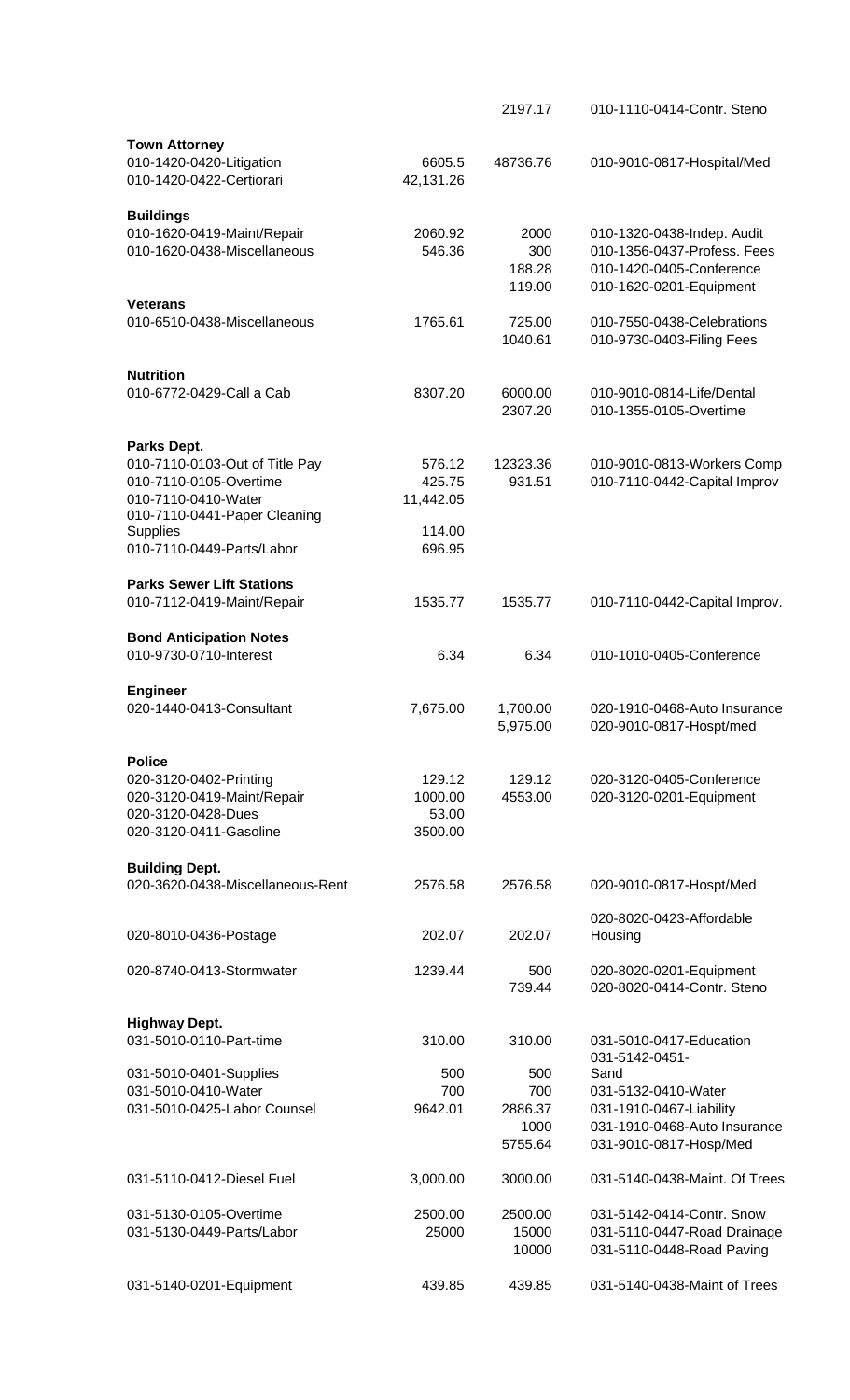| 031-9730-0710-Interest                                         | 131.57          |         | 131.57 | 031-5132-0428-Reg/Permit Fees                         |
|----------------------------------------------------------------|-----------------|---------|--------|-------------------------------------------------------|
| <b>Dale Cemetery Trust Fund</b>                                |                 |         |        |                                                       |
| 032-8810-0201- Equipment                                       | 845.95          | 3800.00 |        | 032-8810-0467 - Liability Insurance                   |
| 032-8810-0409 - Electricity                                    | 900.00          | 1568.42 |        | 032-8810-0413 - Consultant                            |
| 032-8810-0409- Water                                           | 422.47          | 20.00   |        | 032-8810-0438- Misc.                                  |
| 032-8810-0411 - Gasoline                                       | 3200.00         | 183.87  |        | 032-8810-0405 - Conference                            |
| 032-8810-0416 - Uniforms<br>032-8810-0442 -                    | 125.00          | 705.20  |        | 032-8810-0492 - Contractual/Misc                      |
| Improvements/Capital<br>032-8810-0474 - Heating/Natural<br>Gas | 99.87<br>684.20 |         |        |                                                       |
| 050 Town Wide Water                                            |                 |         |        |                                                       |
| 050-1930-0438 - Judgements &                                   |                 |         |        |                                                       |
| Claims                                                         | 5.77            | 5.77    |        | 050-9901-0902 -Interest                               |
| 051 North State Road Sewer                                     |                 |         |        |                                                       |
| 051-8120-0201- Equipment                                       | 709.92          | 709.92  |        | 051-8120-0419 Maint/Repair                            |
| 054 - Torbank Sewer                                            |                 |         |        |                                                       |
| 054-8120-0201 - Equipment                                      | 1017.85         | 1017.85 |        | 054-8120-0419 -<br>Maint/Repair                       |
| 055 - Lakeville Sewer                                          |                 |         |        |                                                       |
| 055-8120-0105 - Overtime                                       | 878.47          | 878.47  |        | 055-8120-0101- Personnel Services<br>055-8120-0419 -  |
| 055-8120-0201 - Equipment                                      | 337.58          | 2737.58 |        | Maint/Repair                                          |
| 055-8120-0409 - Electricity                                    | 2400.00         |         |        |                                                       |
| 056 - Lakeville Ext. Sewer                                     |                 |         |        |                                                       |
| 056-8120-0201 - Equipment                                      | 100.00          | 100.00  |        | 056-8120-0101 - Personnel Services<br>056-8120-0419 - |
| 056-8120-0409 - Electricity                                    | 2430.00         | 500.00  |        | Maint/Repair                                          |
|                                                                |                 | 1930.00 |        | 056-0056-4795-Fund Balance                            |
| 058 - Stormytown Sewer District                                |                 |         |        |                                                       |
| 058-8120-0201 - Equipment                                      | 707.77          | 1000.00 |        | 058-8120-0105 - Overtime                              |
| 058-8120-0413 - Consultant                                     | 5070.00         | 3000.00 |        | 058-8120-0101 - Personnel                             |
| 058-8120-0419 - Maint/Repair                                   | 4858.84         | 2000.00 |        | 058-9730-0403-Filing Fees                             |
|                                                                |                 | 4636.61 |        | 058-0058-4795-Fund Balance                            |
| 059- Croton Sewer                                              |                 |         |        |                                                       |
| 059-1930-0438 - Misc                                           | 536.70          | 3374.96 |        | 059-8120-0101 - Personnel                             |
| 059-8120-0105- Overtime                                        | 649.26          |         |        |                                                       |
| 059-8120-0201 - Equipment                                      | 2176.88         |         |        |                                                       |
| 059-9730-0710 - Interest                                       | 12.12           |         |        |                                                       |
| 065 - Refuse/Recycle                                           |                 |         |        |                                                       |
| 065-1930-0438 - Misc.                                          | 5088.41         | 5088.41 |        | 065-8160-0471-Refuse Cty of West.                     |

Motion Carried: Unanimously

# V. CORRESPONDENCE TO BE RECEIVED AND FILED

 Councilmember Harter moved and it was seconded by Councilmember Krieger that the following correspondence be received and filed:

> 1. Certioraris: V & B Realty; Briarcliff Self Storage Inc.; Monte Kalfa Corp.; Mavis Tire Supply Corp.; Kenneth Dengler; Robert & Maria Solari; Sunoco Inc.; Riverfront Properties; CWBP #1 & 2; CWBP Section 2; 40 South Highland Ave.; Eagle Bay Condos; Plateau Assoc.; Birch Brook Manor; Ossining Land; 140 South Highland Ave.; JCL Realty; JPMorganChase as successor in Interest to Bank of New York; 97 Croton Avenue; 7-Eleven Inc.; Board of